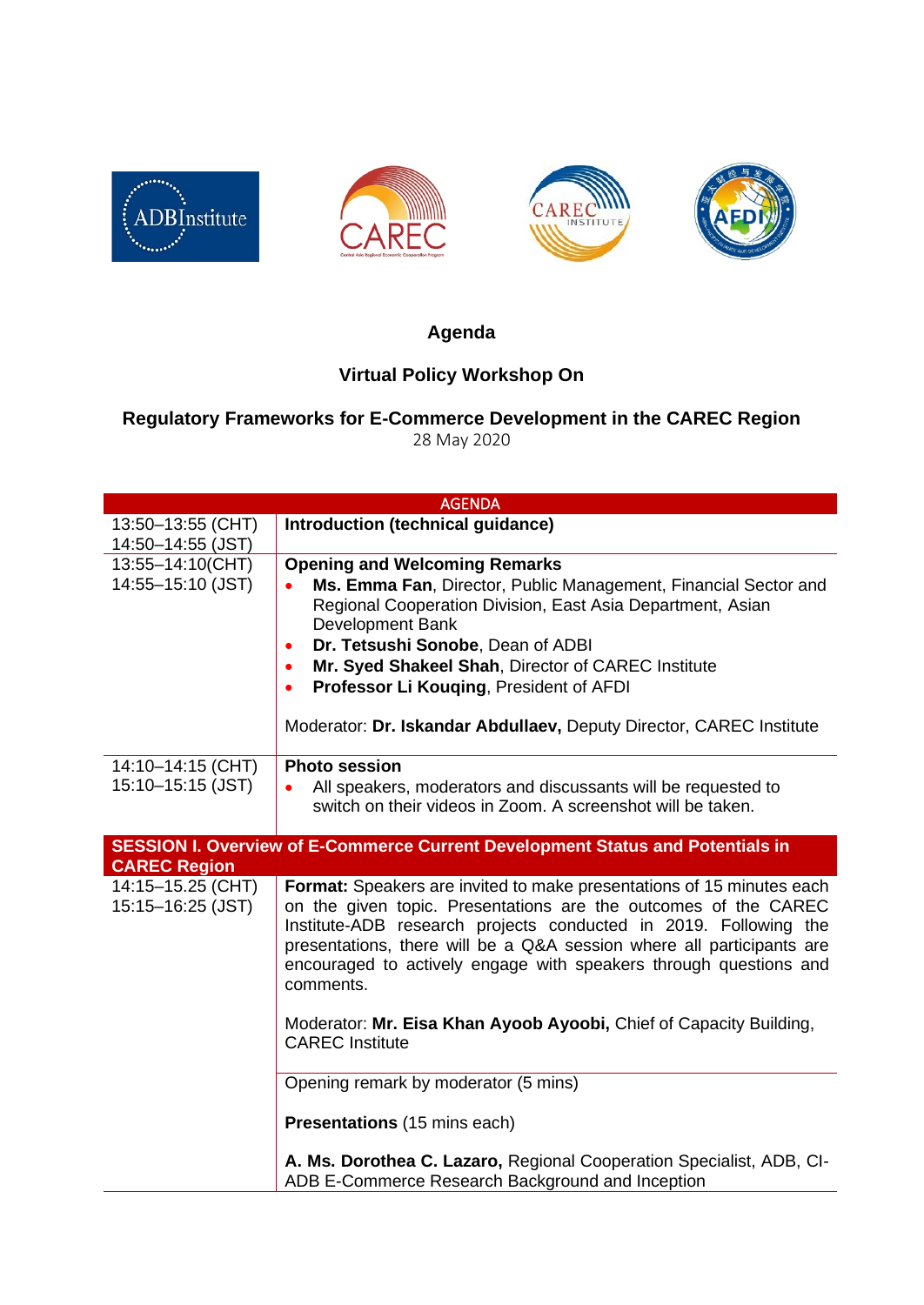**B. John Gregory**, E-commerce International Legal Expert, Priorities for E-commerce Law Reform in CAREC

**C. Dr. Qaisar Abbas,** Chief of Research Division, CAREC Institute, CI-ADB E-commerce Research Findings and Feasible Policy Options for CAREC Countries

**Q&A and discussion** (20 mins)

| 15:25-15:40 (CHT)<br>16:25-16:40 (JST) | Intermission (15 mins)                                                                                                                                                                                                                                                                                                                                                                                                                                                                    |
|----------------------------------------|-------------------------------------------------------------------------------------------------------------------------------------------------------------------------------------------------------------------------------------------------------------------------------------------------------------------------------------------------------------------------------------------------------------------------------------------------------------------------------------------|
|                                        | <b>SESSION II. Regional Lessons Learned and Best Practices</b>                                                                                                                                                                                                                                                                                                                                                                                                                            |
| 15:40-16.50 (CHT)<br>16:40-17:50 (JST) | Format: Speakers are invited to present (for 15 minutes each) on the<br>given topics – lessons learned and best practices on e-commerce with<br>regional cooperation perspectives and ideas for the CAREC region.<br>Following the presentations, there will be a Q&A session where all<br>participants are encouraged to actively engage with speakers through<br>questions and comments.                                                                                                |
|                                        | Moderator: Mr. Chul Ju Kim, Deputy Dean of ADBI                                                                                                                                                                                                                                                                                                                                                                                                                                           |
|                                        | Opening remark by moderator (5 mins)                                                                                                                                                                                                                                                                                                                                                                                                                                                      |
|                                        | <b>Presentations</b> (15 mins each)                                                                                                                                                                                                                                                                                                                                                                                                                                                       |
|                                        | A. Dr. Bihong Huang, Research Fellow, ADBI, E-commerce<br>Development in Rural Asia                                                                                                                                                                                                                                                                                                                                                                                                       |
|                                        | <b>B. Dr. Huang Changyin, Senior Economist, AFDI, E-payment System</b><br>for E-commerce in China: experiences and practices                                                                                                                                                                                                                                                                                                                                                              |
|                                        | C. Ms. Dongyi Li (Sarah), Director of North America Markets,<br>DHgate.com Global Resilient Supply Chain: Best Practices of<br><b>Cross-Border E-Commerce Connection</b>                                                                                                                                                                                                                                                                                                                  |
|                                        | Q&A and discussion (20 mins)                                                                                                                                                                                                                                                                                                                                                                                                                                                              |
| <b>Representatives</b>                 | Session III: Open Policy Dialogue with CAREC Countries' Leading Experts and                                                                                                                                                                                                                                                                                                                                                                                                               |
| 16:50-17:45 (CHT)<br>17:50-18:45 (JST) | <b>Format:</b> This is an open dialogue session that is designated for CAREC<br>countries' leading experts and representatives to engage with presenters<br>and discussants on country-specific and regional issues pertaining to e-<br>commerce development in the CAREC regions. Country representatives<br>ask and answer questions or give comments and get clarification in their<br>language of preference (Russian or English) in this session on relevant<br>issues of interests. |
|                                        | Moderator: Mr. Syed Shakeel Shah, Director, CAREC Institute                                                                                                                                                                                                                                                                                                                                                                                                                               |
|                                        | <b>Discussants:</b>                                                                                                                                                                                                                                                                                                                                                                                                                                                                       |
|                                        | Dr. Iskandar Abdullaev, Deputy Director, CAREC Institute                                                                                                                                                                                                                                                                                                                                                                                                                                  |